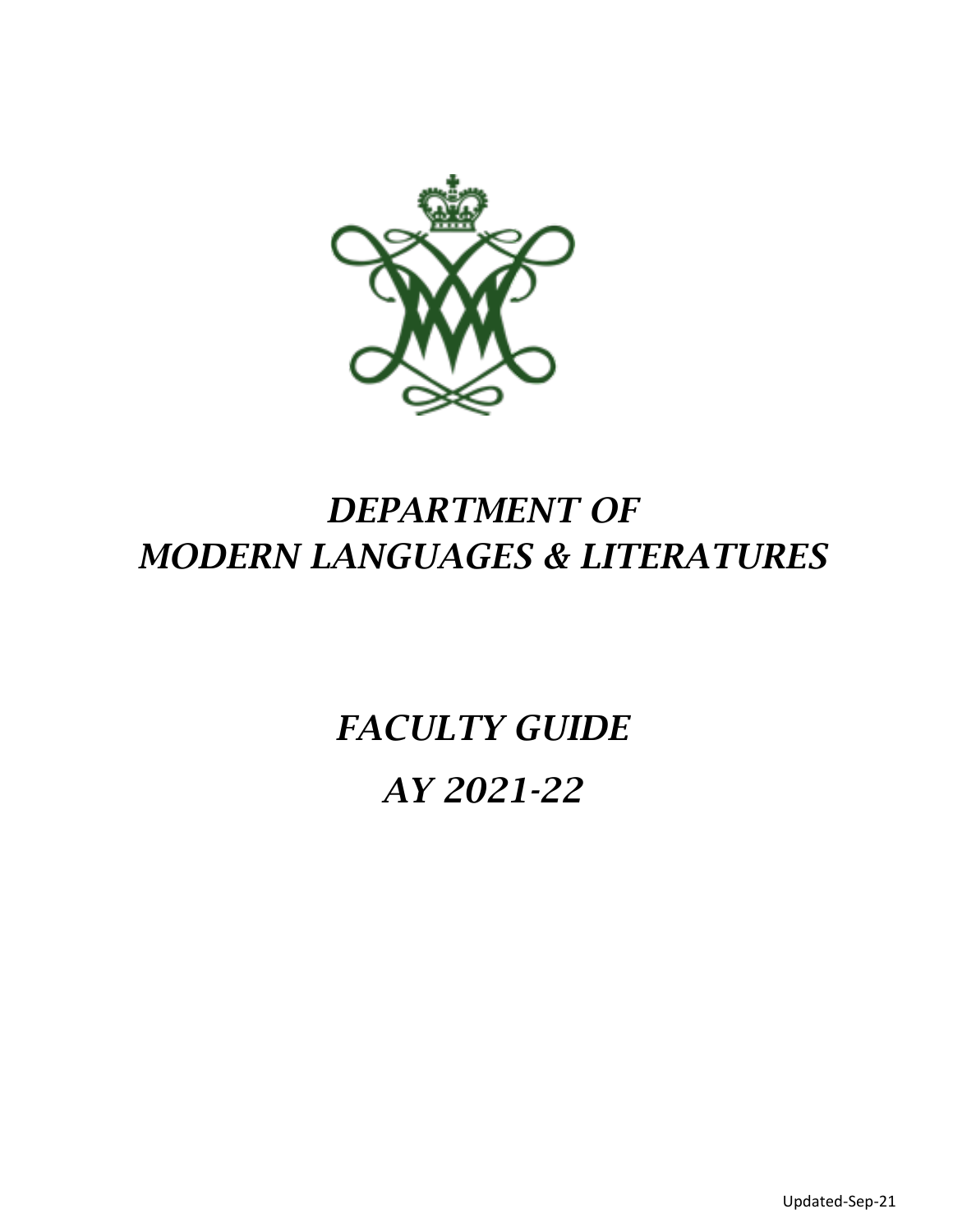Welcome to our new incoming faculty and to those returning from summer break. Best wishes for a successful academic year. This guide is designed to introduce you to the Department, enlighten faculty to important principles or procedures, answer questions you may have, and reacquaint returning faculty after a much-needed break.

## **Department Contacts**

| Chair                                  | Emily Wilcox (Fall 2021) 221-4663 eewilcox@wm.edu                                                      |          |                   |
|----------------------------------------|--------------------------------------------------------------------------------------------------------|----------|-------------------|
|                                        | Francie Cate-Arries (Spring 2022)<br>221-13672 afcate@wm.edu                                           |          |                   |
| <b>Associate Chair Faculty Affairs</b> | Michael Leruth (Fall 2021) 221-1390 mfleru@wm.edu<br>Michael Hill (Spring 2022) 221-3482 mghill@wm.edu |          |                   |
|                                        |                                                                                                        |          |                   |
| Associate Chair Educational Policy     | Jorge Terukina                                                                                         | 221-5507 | jlterukina@wm.edu |
| Associate Chair Departmental Affairs   | Tomoyuki Sasaki                                                                                        | 221-1247 | tsaki@wm.edu      |
| Fiscal & Administrative Coordinator    | Jinger Hickman                                                                                         | 221-3633 | jrhickman@wm.edu  |
| Administrative Coordinator             | <b>Blanca Tyler</b>                                                                                    | 221-1251 | bmtyle@wm.edu     |
| <b>Program Directors</b>               |                                                                                                        |          |                   |
| Arabic Studies                         | Driss Cherkaoui                                                                                        | 221-1723 | dxcher@wm.edu     |
| <b>Chinese Studies</b>                 | <b>Emily Wilcox</b>                                                                                    | 221-4663 | eewilcox@wm.edu   |
| French & Francophone Studies           | Magali Compan                                                                                          | 221-1721 | mxcomp@wm.edu     |
| <b>German Studies</b>                  | Robert Leventhal                                                                                       | 221-7412 | rsleve@wm.edu     |
| <b>Hispanic Studies</b>                | John Riofrio                                                                                           | 221-3827 | jdriofrio@wm.edu  |
| <b>Italian Studies</b>                 | Monica Seger                                                                                           | 221-3684 | mjseger@wm.edu    |
| Japanese Studies                       | Michael Cronin                                                                                         | 221-2072 | mpcronin@wm.edu   |
| Russian Studies                        | Alexander Prokhorov                                                                                    | 291-0907 | axprok@wm.edu     |
| <b>TESOL</b>                           | Vacant                                                                                                 |          |                   |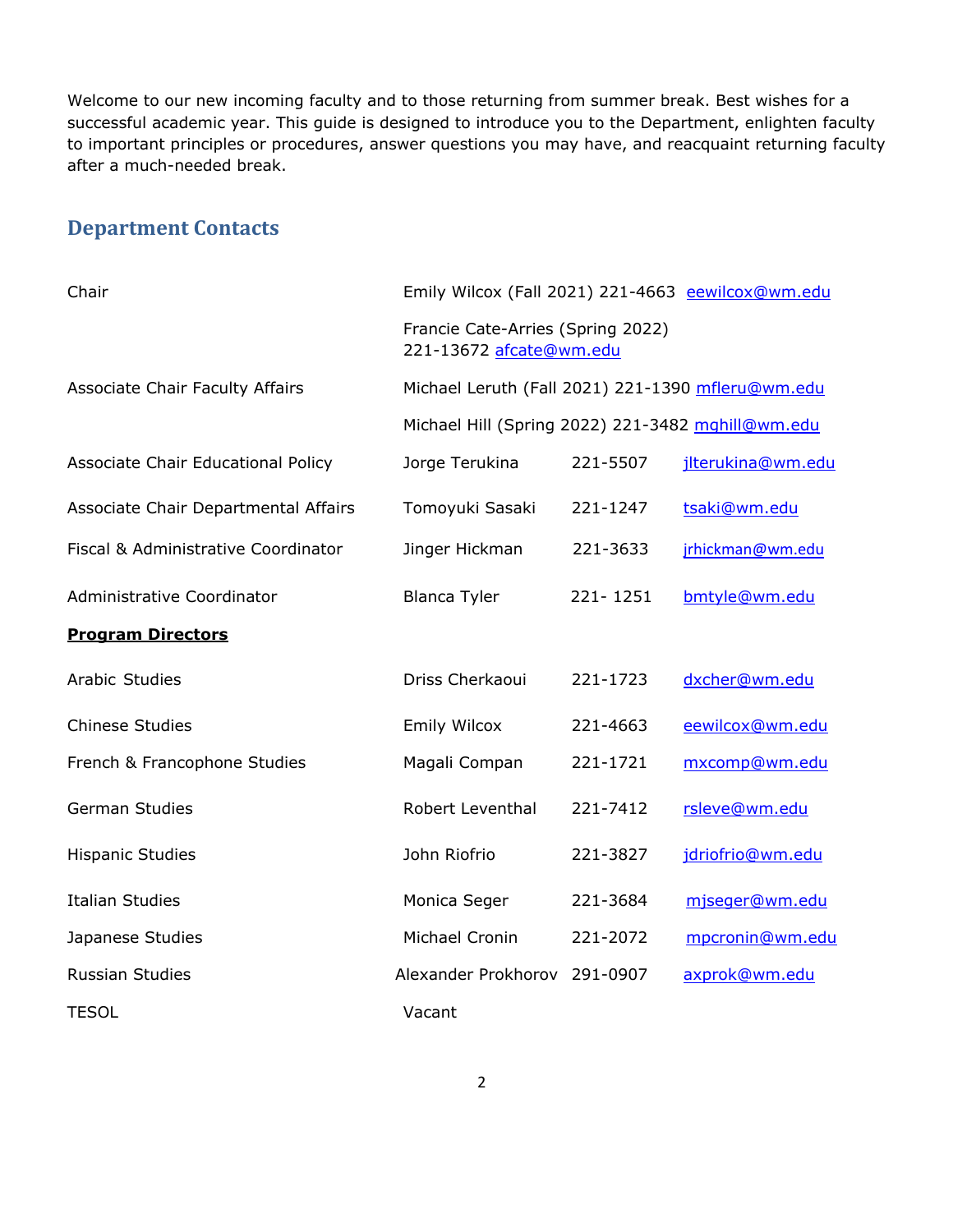## **Department of Modern Languages & Literatures**

## **2020-2021 Committees**

## **Standing**

#### **Executive Committee**

Chair: Emily Wilcox (Fall 2021), Francie Cate-Arries (Spring 2022) Associate Chair - Faculty Affairs: Michael Leruth (Fall 2021), Michael Hill (Spring 2022) Associate Chair - Educational Policy: Jorge Terukina Associate Chair - Departmental Affairs: Tomoyuki Sasaki

#### **Policy Committee**

Associate Chair Educational Policy: Jorge Terukina Arabic: Driss Cherkaoui Chinese: Emily Wilcox French & Francophone: Magali Compan German: Robert Leventhal Hispanic Studies: John Riofrio Italian: Monica Seger Japanese: Michael Cronin TESOL: Vacant Russian: Alexander Prokhorov

#### **Sr. Personnel Committee**

No Committee in AY 2021-22

#### **Personnel/Awards Committee**

Associate Chair Faculty Affairs: Michael Leruth (Fall 2021), Michael Hill (Spring 2021) [Chair of Awards, ex officio/non-voting of Personnel] Members Carla Buck (Fall 2021 & Spring 2022) John Eisele (Chair, PC; Fall 2021 & Spring 2022) Calvin Hui (Fall 21 & Spring 22) Kate Conley (Fall 21) Lena Prokhorova (Fall 2021) Regina B'tzalya (Spring 2022) Michael Leruth (Spring 2022)

#### Alternates

Jenny Taylor (Fall 2021) Lena Prokhorova (Spring 2022)

#### **Web Committee**

Associate Chair Departmental Affairs: Tomoyuki Sasaki Arabic: Mona Zaki Chinese: Paul Vierthaler French: Brett Brehm German: Jennifer Gully Hispanic Studies: Rachel Varra Italian: Monica Seger (Fall 2021), TBD (Spring 2022) Japanese: Tomoko Kato Russian: Alexander Prokhorov? TESOL: Vacant

#### **Awards Committee**

Merged with Personnel Committee in AY 2021-22 per vote of the Department

#### **Library Liaison**

Brett Brehm

#### **Honor Council Liaison**

Robin Ellis

#### **Diversity & Inclusion Committee**

Associate Chair Departmental Affairs: Tomoyuki Sasaki (Chair) Angela Leruth (faculty representative) Blanca Tyler (staff representative) DeJah Robinson (student representative) Joey Upadhyay (student representative)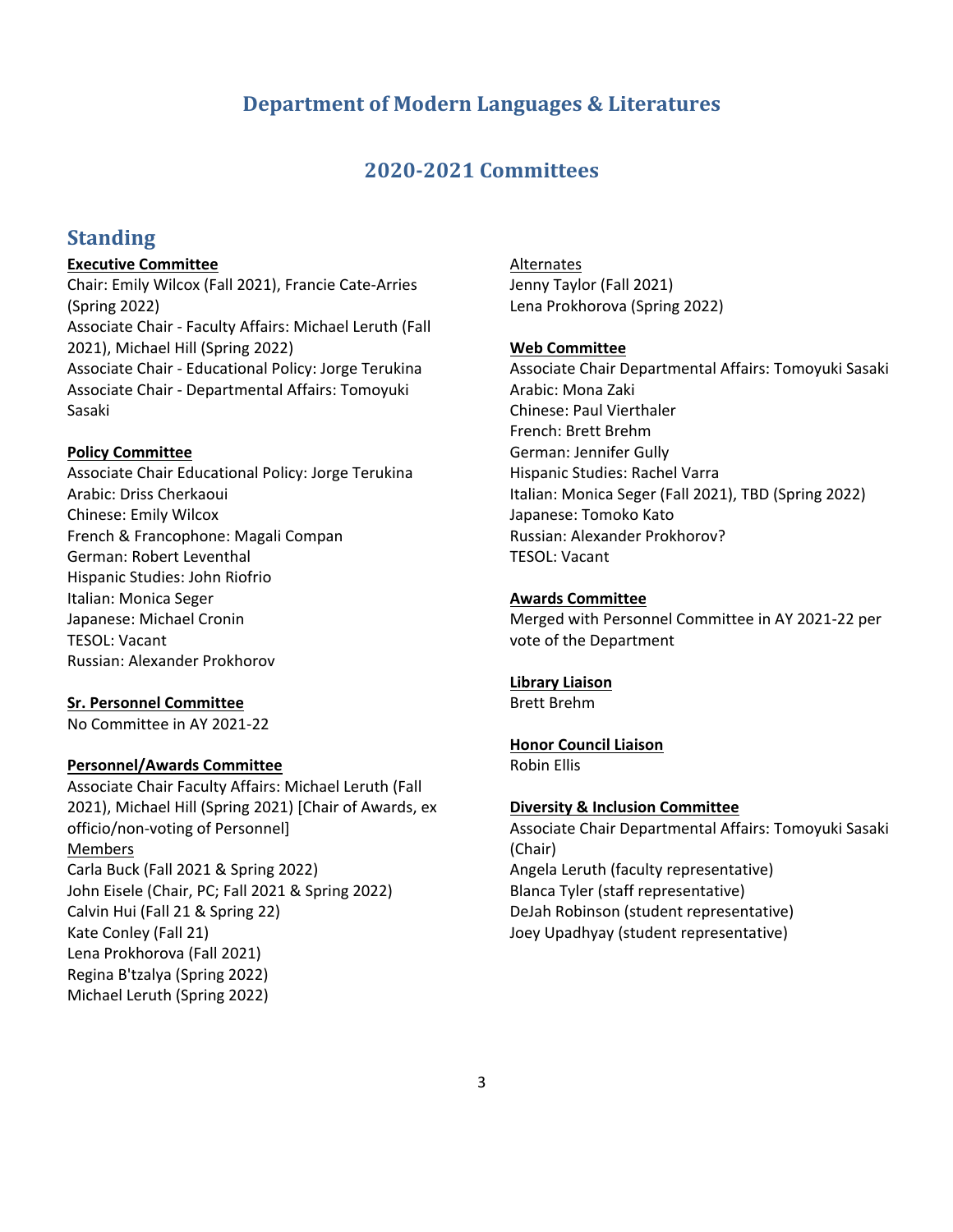# **Connectivity**

## **Authenticate Your Computer and Devices!**

- $\triangleright$  Beginning 2017, you are be required to authenticate your wired or wireless computer and devices (iPad, cell phones that you check email on, etc.) before you can access the W&M network. Go to [http://connect.wm.edu](https://connect.wm.edu/)
- ➢ For more details see:<http://www.wm.edu/offices/it/services/network/authentication/index.php>
- $\triangleright$  If you do not authenticate your computer on campus, your computer or other mobile device will not work properly. Please authenticate immediately! Open an internet browser and type in [http://connect.wm.edu](http://connect.wm.edu/)
- ➢ Click the Faculty/Staff link and then type in your user ID and password. You will then see a Welcome screen. You are now authenticated for the next year.
- ➢ For help or questions, contact the IT Help Desk at 757-221-4357 (1-HELP).

## **Blackboard**

- ➢ Blackboard access is automatic once a faculty member is registered in Banner as teaching a course. Faculty will create his or her own course sites through the BB course generator: https://bbhelper.wm.edu/courses/
- ➢ Instructions are here and on YouTube:
- ➢ <https://www.wm.edu/offices/it/services/blackboard/helpforfaculty/index.php>
- ➢ Contact Mike Blum if you still need help with Blackboard after using these tutorials.

## **Calendar**

- ➢ Outlook Calendar is **the tool** used to arrange meetings for faculty and staff.
- ➢ Please keep your Outlook Calendar updated with your class meeting times, office hours, meetings on and off campus, etc. so that Administrators on campus can arrange meetings for everyone more easily.
- ➢ Those arranging meetings will not see your personal business unless you grant certain access to those you approve of. They will only have access to your free vs. busy time.
- ➢ PLEASE do this ahead of classes and keep it up-to-date to make life easier for Jinger and Blanca, and others setting up meetings.

#### **Campus Wide Emergency Notification System**

➢ During emergencies or closings due to inclement weather, the College uses the emergency notification system to alert the campus. The methods to notify students, faculty and staff are via voice, email, text messages and social media sites such as the W&M News Facebook page and W&M News Twitter Page. In addition, a siren sounds if an event poses imminent danger. The College's homepage provides alerts and continuing information as the emergency develops. The College will test this emergency notification system at the beginning of each semester to make sure it's always functioning properly.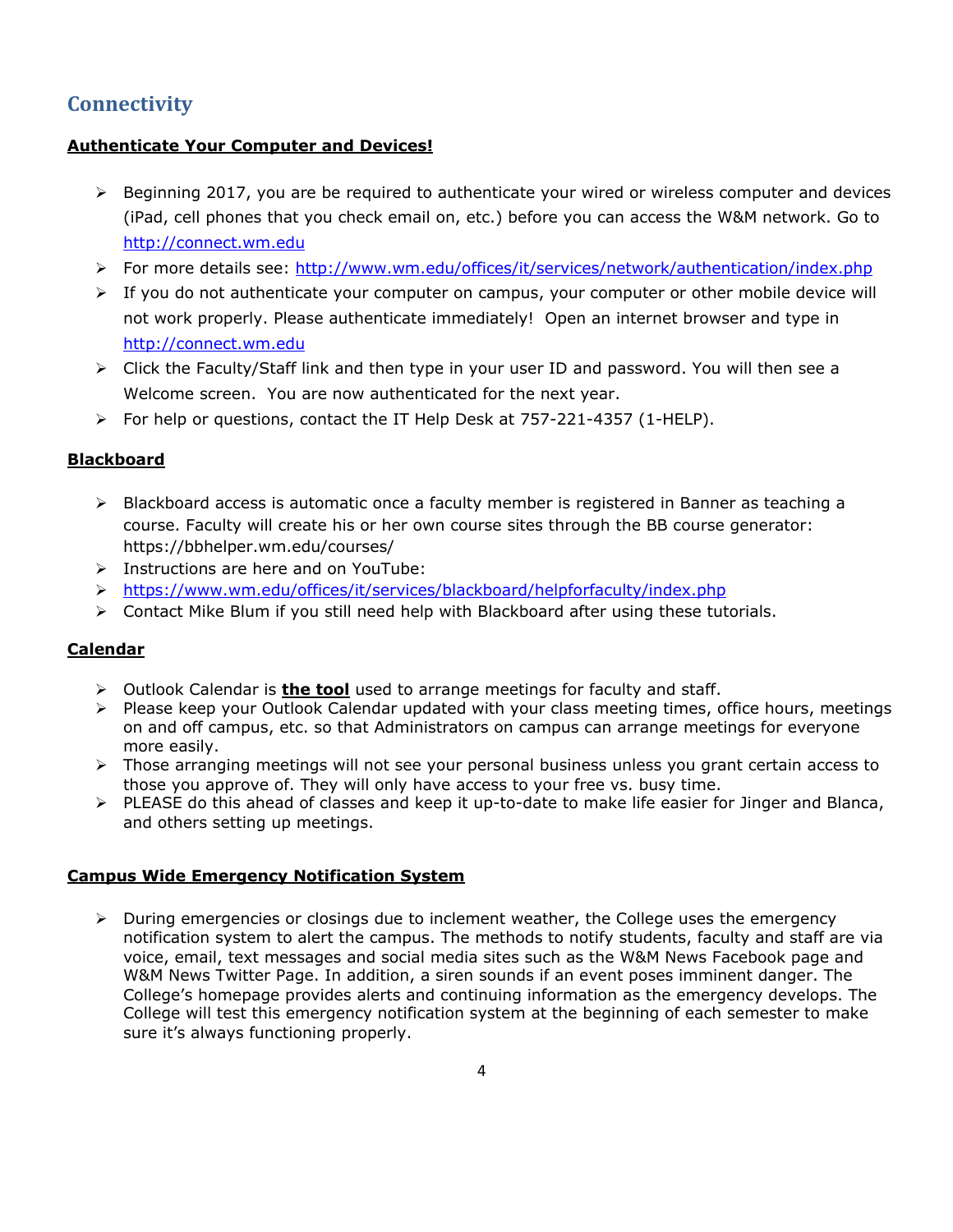$\triangleright$  For more see this web site at:

<http://www.wm.edu/about/administration/emergency/stayinformed/index.php>

To ensure your personal information is always kept up to date:

- o Log in to Banner Self-Serve.
- $\circ$  There is a link for Campus Wide Emergency Notification, where you can enter your cell phone, home phone, and work phone to receive the alerts.

You should also know that the College has an Emergency Response Plan for a full range of potential emergencies as well as a Continuity of Operations Plan, which guides the recovery of operations in the event of a college-wide emergency. Those plans are consistently updated and enhanced. For more information about the college's emergency response, please visit this site: <http://www.wm.edu/about/administration/emergency/>

#### **Classroom Technology Support**

- ➢ For support with a PC or DVD player, etc. while in a classroom, call IT support 757-221-4357 (1- HELP) or email at [support@wm.edu.](mailto:support@wm.edu)
- ➢ There is also an instruction guide with pictures for technology located in each classroom located at:<http://www.wm.edu/offices/it/services/academicsupport/classrooms/index.php>

## **Copying/Scanning/Printing**

- $\triangleright$  As part of our commitment to sustainability, please limit your printing to only that which is absolutely necessary! Double-side copies as much as possible. If you make short quizzes, put two to a page and cut the page in half, etc. Do NOT print syllabi for students.
- ➢ Scan and make available all documents or books for your students on Blackboard. Swem is available to put items on reserve for class usage.
- ➢ In AY 2021-22, our work-study students, Kathryn Webb and Fallon O'Malley, are available to help you with copying, scanning, Swem pick-ups/drop-offs, and other routine clerical staff. If possible, make an request for work-study assistance at least 24 hours in advance (email: [mdll@wm.edu\)](mailto:mdll@wm.edu).
- $\triangleright$  Your access code for the copier is the last digits of your banner ID, starting after the last zero.
- ➢ Printers are located in the Copy Room Washington 209 and on the east side of Washington Hall on the table as you walk in the glass doors. Printer and Copier problems can be reported to the front office. Another printer is available on the third floor.
- ➢ Please alert the front office if the paper runs out.

## **E-mail/Passwords**

- $\triangleright$  At any time, if you need to change your password or have forgotten and need to change it go to this link:<https://changepassword.wm.edu/wm/>
- ➢ INFORMATION TECHNOLOGY will NEVER ask you for your WM User ID and password. If you receive any email requesting this information, forward it immediately to [abuse@wm.edu](mailto:abuse@wm.edu).
- ➢ Outlook Exchange is W&M's e-mail portal. Information on accessing your account can be found here: <https://www.wm.edu/offices/it/services/microsoftoffice365/email/index.php> The link to access e-mail from any computer is located on the My WM page: [https://owa.wm.edu](https://owa.wm.edu/)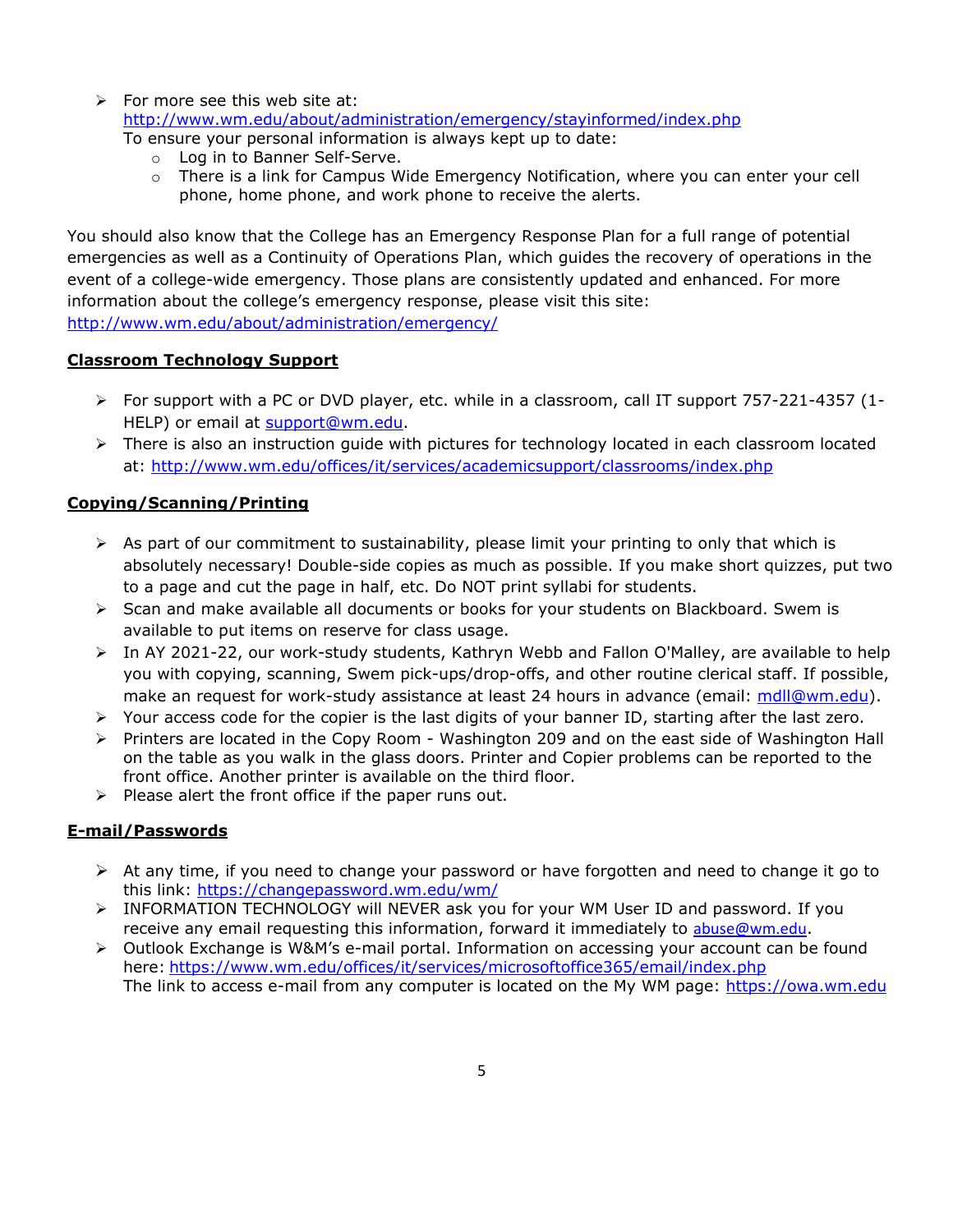#### **Fax**

- ➢ W209: 757-221-3637- Located in Copy Room. It is the small Brother Multi-Function Color Printer.
- $\triangleright$  To fax to another campus department, insert the document face up in the auto document feeder (ADF), press the "Hook" key, dial the 5-digit number and press the "Black & White - Start" key.
- ➢ To fax locally, insert the document face up in the ADF, press the "Hook" key, DIAL "9" and the local number, and press the "Black & White - Start" key.
- ➢ To fax toll-free, insert the document face up in the ADF, press the "Hook" key, DIAL "9" and the 1-800 (or 1-888) number, and press the "Black & White - Start" key.
- ➢ To fax long distance, insert the document face up in the ADF, press the "Hook" key, dial "9" then the area code and telephone number, you will then hear a beep, then you enter your long distance authorization code.
- $\triangleright$  Sensitive faxes may be sent to the machine in office 211.

## **IT Help**

- ➢ Technology Support Center: 221-4357 or 1-HELP
	- o email: support@wm.edu
	- $\circ$  If you have any questions regarding IT passwords and the network.

## **Telephone**

- ➢ Any telephone related problems should be reported to the front office or the Administrative & Fiscal Coordinator.
- ➢ With the new phone system, you will plug your phone into a network jack that has a series of numbers and ends in ".n" versus the telephone jack that ends in ".v". If you change offices, your phone travels with you except in cases of shared offices.
- $\triangleright$  To call another department or office on campus, dial the 5-digit number.
- $\triangleright$  To place a local call, DIAL 9 + local number.
- $\triangleright$  To place a toll-free call, DIAL 9+1+800 + number.
- $\triangleright$  To place a long distance call, Faculty and staff will be asked to enter a long distance authorization  $code: 9 + 1 + area code and number + authorization number. Check with the MLL front office if$ you have a question about using the long distance authorization code for phone calls or faxes.
- $\geq$  To place an international call: 9 + 011 + country code + city code + number + authorization code.
- ➢ To call the College's Information Operators, DIAL "0."

## **Voicemail**

- ➢ Non-Tenure Eligible faculty who are in shared offices will not have voice mailboxes. Course syllabi should have email as the contact method. If someone needs to get in touch with you in a personal emergency, the front office phone number can be given to leave a message: 221-3633 and 221-1251.
- $\triangleright$  New faculty with phone numbers should set up their new voicemail box as soon as possible. For help doing this, please consult staff in front office. Faculty members are asked to please write down this password or use an easily remembered password. It takes IT a day or two to reset passwords.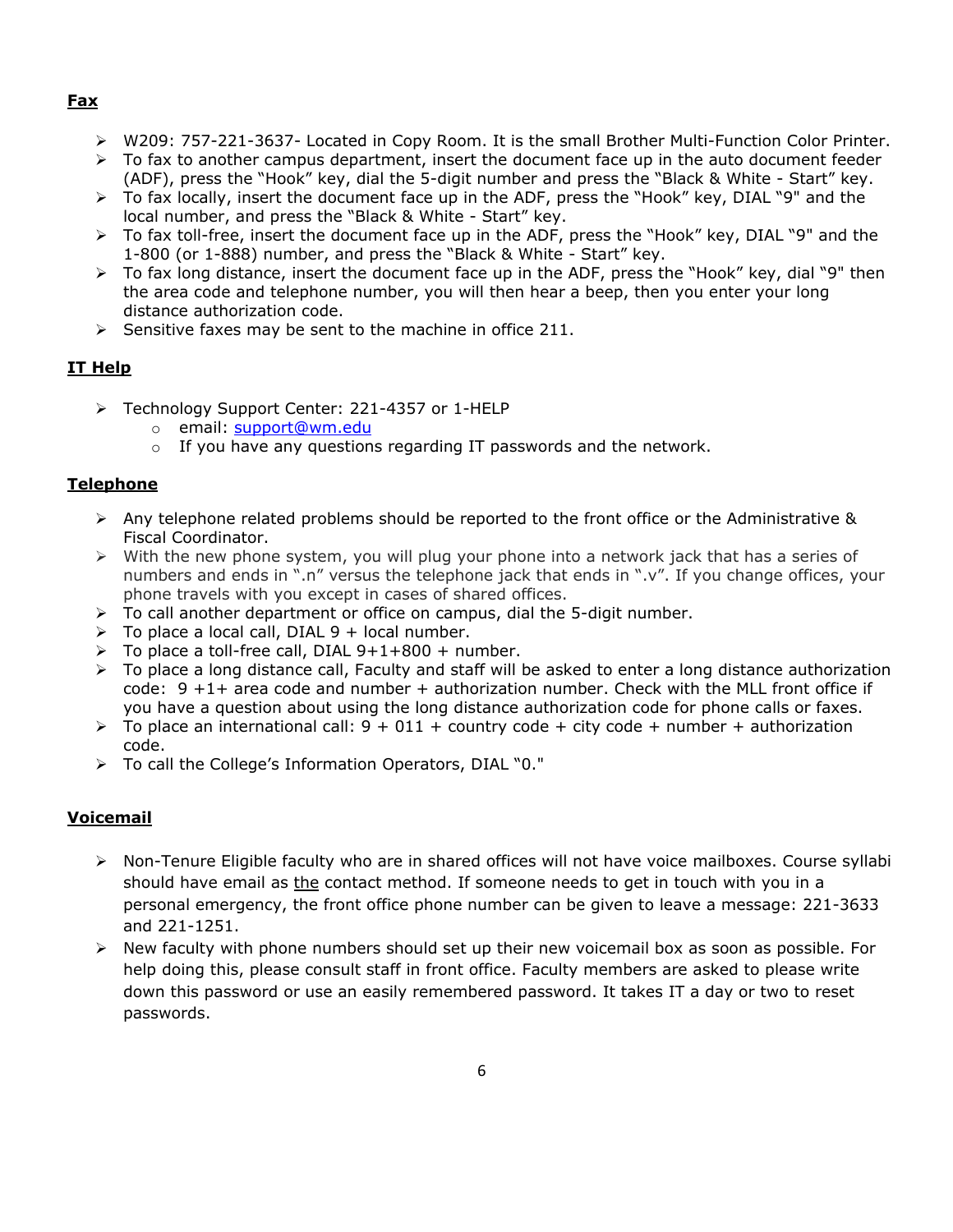➢ Voicemail can be checked by pressing the Voice Mail button on your particular office phone and entering your password. If you are somewhere else on campus you can press the Voice Mail button or dial 1-1800, pushing the "#" sign on the dial pad, and off campus by dialing 221-1800, then enter your extension  $\#$  and password  $\#$ . See the voicemail reference quide: <http://www.wm.edu/offices/it/images/voipphoneproject/vmquickguide.pdf>

# **Departmental Information**

## **Return to In-Person Teaching**

- $\triangleright$  As announced by President Rowe on 5/19/21, the University "expect[s] faculty to be on campus during the [2021-22] academic year and most courses will be offered in person or in a hybrid format. The University's "Path Forward" plan also states that during Phase IV (Fall Semester 2021), operations (including teaching) will be "predominantly in-person."
- ➢ Faculty must request and receive permission to teach remotely/online. Requests for exemptions allowing a faculty member to teach remotely for medical reasons must be made through Human Resources (Deborah Howe, [dmhowe@wm.edu\)](mailto:dmhowe@wm.edu). Requests for personal/curricular reasons must be made through the faculty member's Program Director, the MLL Department Chair, and Vice Dean Suzanne Raitt.
- ➢ As announced by President Rowe on 5/18/21, William & Mary's vaccination policy for Fall 2021 (and beyond) is as follows: "All students, faculty, and staff intending to participate in in-person activities in Fall 2021 must provide proof of their FDA-approved EUA vaccination status by July 15, 2021. […] All those who do not provide proof of full vaccination will be required to be tested prior to arrival and at minimum once a week upon return to campus, to mitigate transmission of COVID-19." Faculty and staff are to upload proof of vaccination online: <https://my.kalla.co/Identity/Account/Login?ReturnUrl=%2F>
- ➢ The university's protocols for Covid-19 mitigation are evolving in response to the evolution of the pandemic. As of 08/24/21, masks are required indoors through at least the end of September (one may be maskless when alone in one's personal office). As of 09/21/21, masks are no longer required outdoors on campus. The Administration has advised the faculty to work with students who need to miss in-person class due to Covid-19 quarantine requirements (as diagnosed with Covid or as a close contact of someone who has tested positive) and who will need help to stay current and engaged with class content, work, and testing. Streaming and/or recording of inperson classes for remote access by affected students is recommended but not mandated.
- ➢ For more information about William & Mary's post-pandemic plans and policies, please refer to the Covid-19 Response Team Updates web page and Path Forward page: [https://www.wm.edu/about/administration/emergency/current\\_issues/coronavirus/response](https://www.wm.edu/about/administration/emergency/current_issues/coronavirus/response-team-updates/)[team-updates/](https://www.wm.edu/about/administration/emergency/current_issues/coronavirus/response-team-updates/)

<https://www.wm.edu/sites/pathforward/index.php>

## **Absences**

 $\triangleright$  If you are ill and cannot hold class, please contact your Program Director and then try to see if colleagues with similar courses can substitute for you.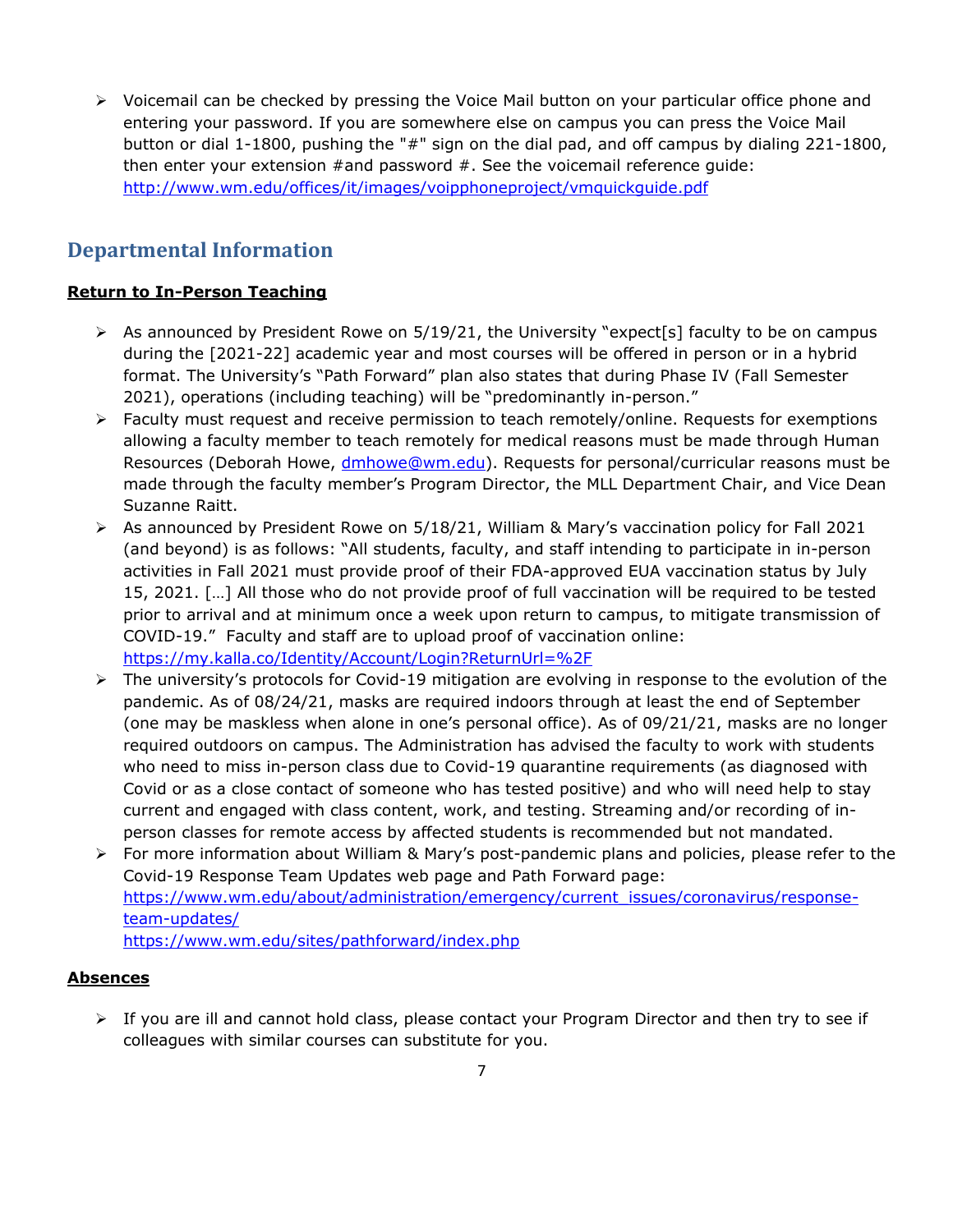- $\triangleright$  If all possibilities for substitution have been exhausted, email your students that class is canceled.
- $\triangleright$  Email Blanca to post a notice that the class is canceled. Please provide the location, time and name of course.

#### **Course Schedule**

- $\triangleright$  Blanca (Administrative Coordinator) is the scheduling coordinator for the department and works with the Registrar's office. Blanca also works with the Associate Chair of Educational Policy and Program Directors to get the required information to put the schedule together.
- $\triangleright$  If you need to make a change to your course, consult with your Program Director. The Program Director will email Blanca with the information that needs to be changed. Please include the CRN for the course you are referring. NEVER email the Registrar yourself. They will not process scheduling requests submitted by faculty members. Faculty requests for course changes made through the PD and Blanca shall be forwarded to the Registrar in a timely manner and the faculty member shall be copied on all relevant email correspondence pertaining to the request.
- $\triangleright$  Each round of the schedule is made available to the faculty for viewing to check rooms and other information. Blanca will share this information (typically in the form of a Microsoft Excel spreadsheet) with the Program Directors, who will in turn let the faculty in their program know where to look at their proposed schedule of classes for the next semester to check on the following:
	- o Inaccuracies
	- o Back-to-back classrooms that are too far apart
	- $\circ$  Courses that need instructor permission or social class restrictions
	- o Cross-lists
	- $\circ$  "PROJECTED enrollment" is big enough to fit the # of students you anticipate.
	- $\circ$  Classrooms that don't meet your instructional needs (NB: please understand that we do not always get our ideal classroom)
	- o Course titles- topics courses and freshmen seminars tend to fill better if a course title is assigned.
	- o Pre-requisites and attributes (e.g., EPC-approved COLL attributes)
	- o Course descriptions- Those courses without descriptions tend not to fill--especially 150s
- $\triangleright$  No request for room changes will be accepted once registration has begun unless medically necessary!

## **Course Evaluations**

- $\triangleright$  The course evaluation system is online. While most courses will be evaluated, some will not for student anonymity or for other reasons determined in our department. These are independent studies, honor theses, and any class that only has one student enrolled.
- $\triangleright$  Information regarding the evaluation system is located here: <https://www.wm.edu/offices/it/services/academicsupport/onlineevaluations/index.php>
- ➢ Login to manage current semester course evaluations and see reports: <http://evals.wm.edu/>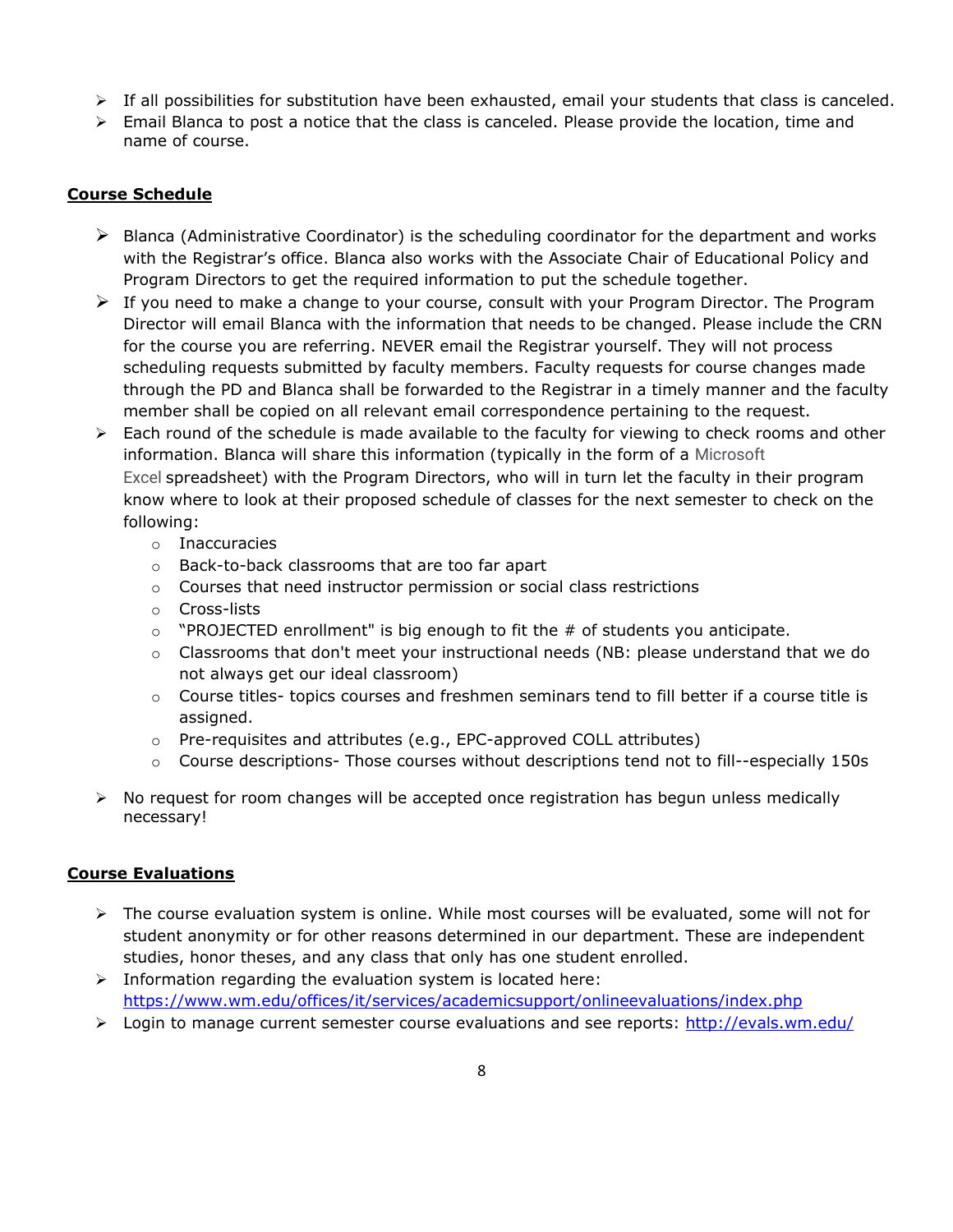- ➢ Course Evaluation reports prior to spring 2013 have been saved on the department G drive for TE and longstanding NTE faculty. Please consult with front office if you need access to these.
- $\triangleright$  The default window in Arts & Sciences for students to complete evaluations is currently the last two weeks of the semester. Subject View Management allows you to shorten the window of opportunity for your particular class and view overall response rates. The Dean of Undergraduate Studies will send an email right before the course evaluation window opens to allow you time to manage your window for each class. It is highly DISCOURAGED by the Dean to have evaluations on the very last day of class or to bring any sweets to class with you the day you hold evaluations. Choose the most neutral day when you will not be giving a test. Please make adequate time during a regularly scheduled class for students to complete evaluations.
- $\triangleright$  If you cannot find your class listed, it is most likely because
	- o It is an excluded class
	- $\circ$  It has not been released yet. Course evaluations are released at different times in the different academic areas giving them different windows. Ex: if you are teaching a joint class in Business or School of Ed, you will see that class load prior to the other A&S classes.
	- $\circ$  Logging in after the management window for A&S has closed. Please keep all emails from the Dean to remind you of the dates that your classes will be available to update.
- ➢ Make sure you do not change the window for the students to take your evaluation to BEFORE or AFTER the ALLOWABLE TIME! The Dean's office will email the department about this error and it will have to be changed to the proper period. Please note some errors are made because it is in military time (i.e., 24-hour clock).
- ➢ Reports will be released after all grades are turned in for a class. In the Report Section, you must select the "**all**" option in the toggle box to see all reports that are current and previous.
- $\triangleright$  The front office can provide additional information as necessary.
- $\triangleright$  Faculty are strongly encouraged to download and save all course evaluation reports for their records and future reference/use.

## **Course Syllabi**

- ➢ Please upload all course syllabi on your Blackboard sites. As per Department of Modern Languages and Literatures Policy, **you may not print Syllabi for students**. Students are to download or print their own copy of syllabi from Blackboard.
- ➢ Please email your course syllabi to Blanca so she can upload to the G Drive folder by **September 8, 2021.** This is a requirement of the Dean's office to keep a copy of all course syllabi.

#### **Doors**

 $\triangleright$  Key 3FB8 locks and unlocks the main door outside. The glass doors on the 2<sup>nd</sup> floor are to remain locked after 5:00pm during the week and all day on the weekends. Key 3FB2 locks and unlocks all of the glass doors. Please help us prevent unwanted tampering or theft in our office areas by keeping the doors locked. Be sure office doors are locked when leaving your office unattended. For those sharing offices, be sure you have your key with you when leaving. *We have had copy paper stolen and items stolen from purses in the offices, so please be vigilant about locking the doors!!*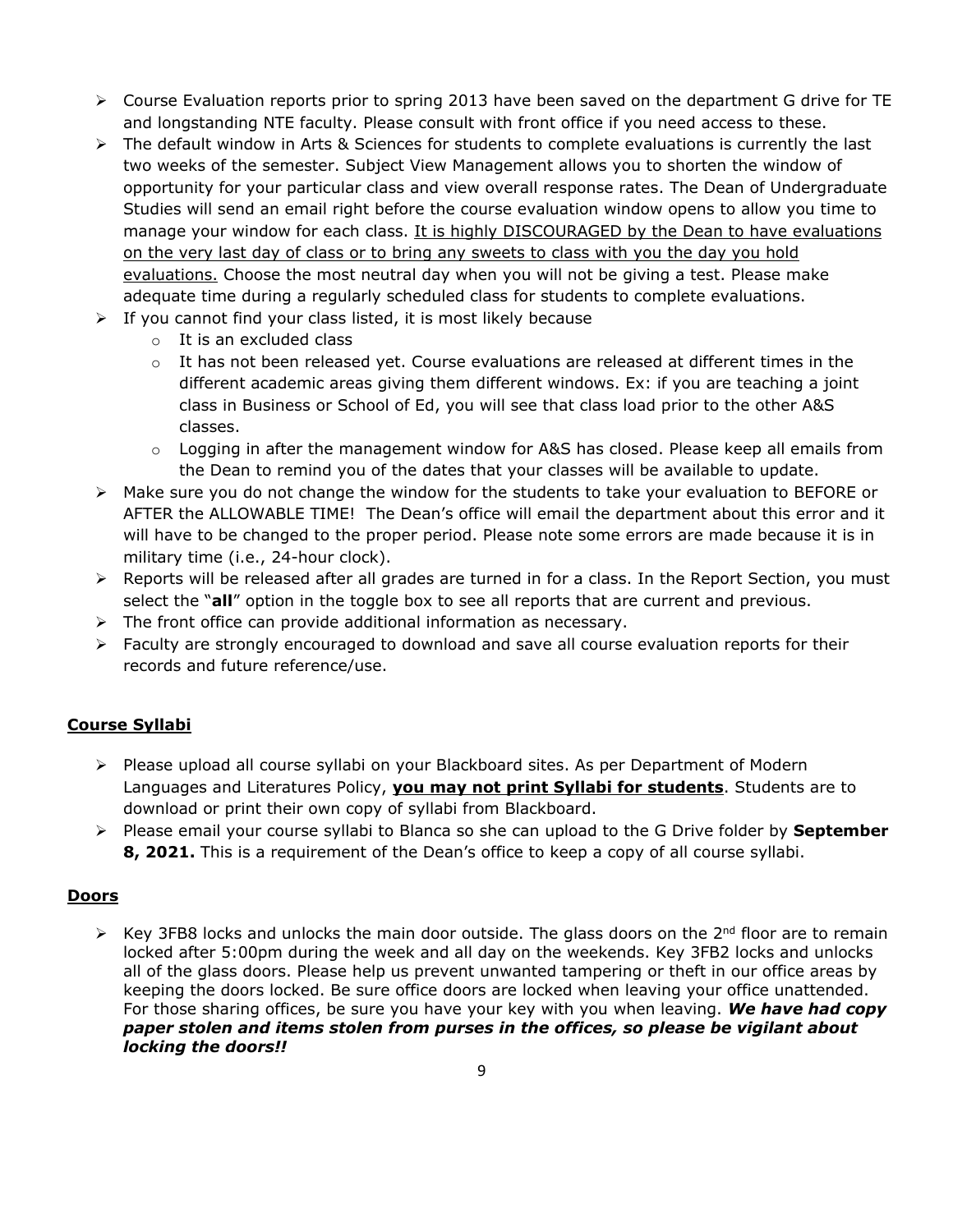$\triangleright$  If you happen to lock yourself out, the front office staff can open the door for you during office hours or Campus Police 221-4596 after hours.

#### **Faculty Blog web site**

- $\triangleright$  The MLL Faculty blog site is where most necessary department information is located. This site is can be found at [http://mllfaculty.blogs.wm.edu](http://mllfaculty.blogs.wm.edu/)
	- o best practices
	- o department directory
	- o letterhead
	- o policy manual
	- o scheduling and catalog directions
	- o tenure and promotion information
	- o other things MLL
- $\triangleright$  New faculty should be on the lookout for an invitation to join the site in their email. If not, please notify the front office.
- $\triangleright$  Look at this blog prior to inquiring in front office; most questions are addressed there. If not, let us know and we can add the necessary information.

## **Faculty CVs**

- ➢ Please begin updating your CV as this will be needed for merit review due for all faculty in January/February. You will be asked to send an electronic copy to upload on the G drive and send to the Dean's office.
- $\triangleright$  Please convert your CV to the approved standard format that is located here: <https://www.wm.edu/about/administration/provost/forfacstaff/> (A link to a Microsoft Word document of the standard CV template is the second item under the "Administrative" heading on this web page.)
- ➢ **Make sure that a current date is located on your CV!**

## **Faculty Driver Authorization Form**

- $\triangleright$  Faculty, employees, volunteers and students must complete and submit to the appropriate official a Driver Authorization Form (Faculty/Staff Driver Authorization Form) prior to driving a personally-owned vehicle in two situations:
	- $\circ$  driving (other) students or employees on university business or for a university-related activity or
	- o trips for which approval is sought through submission of a Travel Authorization Form.
- ➢ Driver authorization for use of personal vehicles requires:
	- o certification that the driver has a valid driver's license,
	- o information about driving history,
	- $\circ$  confirmation that the driver has read and agrees to comply with this policy, and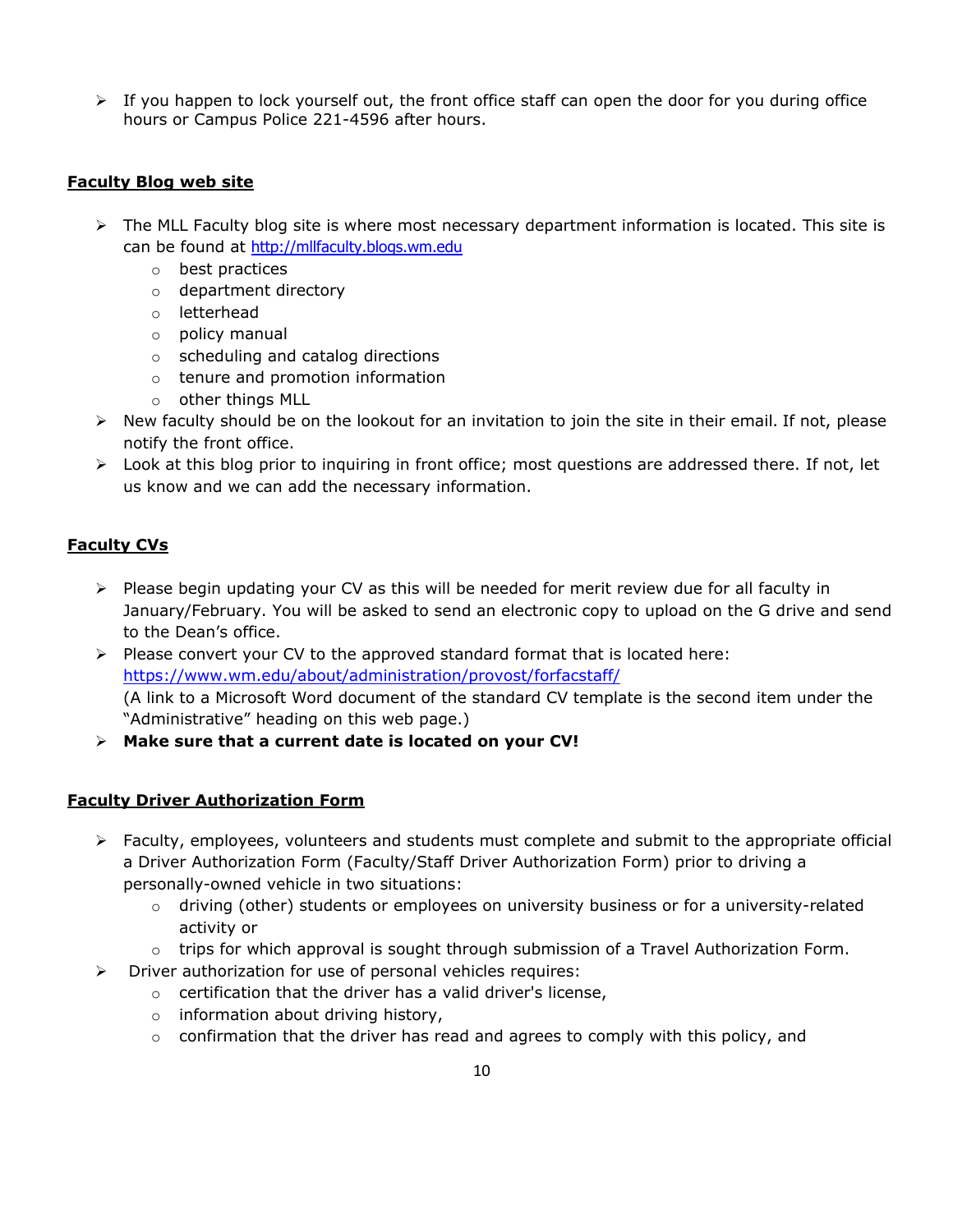- $\circ$  certification of vehicle insurance and condition of vehicle, including valid inspection.
- ➢ **Please submit the forms to the front office prior to the first travel of the year unless a form has already been submitted:**

[https://www.wm.edu/about/administration/senioradmin/financeadministration/documents/FacStaffAuthoriz](https://www.wm.edu/about/administration/senioradmin/financeadministration/documents/FacStaffAuthorizationFormNov2009.pdf) [ationFormNov2009.pdf](https://www.wm.edu/about/administration/senioradmin/financeadministration/documents/FacStaffAuthorizationFormNov2009.pdf)

- $\triangleright$  Be sure to update the form if there are any moving violations to report.
- ➢ [https://www.wm.edu/about/administration/senioradmin/financeadministration/riskmanagement/vehiclepolic](https://www.wm.edu/about/administration/senioradmin/financeadministration/riskmanagement/vehiclepolicy/use_of_personal_vehicles/index.php) [y/use\\_of\\_personal\\_vehicles/index.php](https://www.wm.edu/about/administration/senioradmin/financeadministration/riskmanagement/vehiclepolicy/use_of_personal_vehicles/index.php)

## **Final Exams**

- ➢ Blanca will work with the Scheduling Coordinator in the Registrar's office to make any room requests for final exams prior to the final schedule being posted. **Please alert Blanca if exam rooms need to be combined for specific language classes.**
- ➢ Exams will meet according to the schedule published here at the beginning of each semester's registration period. Unless informed otherwise, classes will meet in the regular classroom.
- $\triangleright$  Exams are based on the START TIME of the class, no matter how many time periods it crosses, e.g., a class meeting from 8:00 - 9:50 MW would hold its exam in the 8:00 MWF time period.
- $\triangleright$  NO exams will be held on the reading days.
- $\triangleright$  Classes that begin on the quarter or half hour on MW will have their exam in the time block reflected by the whole hour, e.g., a class meeting at 10:30 MW will have its exam with 10:00 MWF block.
- $\triangleright$  Classes meeting at NON-STANDARD times on TR will have their exams with the time block immediately preceding, e.g., a class meeting at 2:30 pm on TR will have its exam in the 2:00 pm TR time block. A class that meets at 1:00 pm on TR will have its exam in the 12:30pm time block.
- $\triangleright$  Classes that meet only one or two days per week will have their exams with the time block represented by the traditional listing (MWF or TR). <http://www.wm.edu/offices/registrar/calendarsandexams/examschedules/>
- ➢ For information regarding Fall/Spring final exams, see this calendar and get clarification from Blanca: https://www.wm.edu/offices/registrar/calendarsandexams/ugcalendars/index.php
- ➢ Blanca will send an email asking you to look over the exam schedule for the department before it is posted on the glass doors right outside of Washington 210. Let Blanca know **immediately** if any changes need to be made.

## **Grades**

- ➢ New faculty should consult the MLL departmental Best Practices for grading information in order to resist grade inflation. This tip sheet is located on the department faculty blog site.
- ➢ Under the Faculty Resources web page of the Registrar's Office there is information provided regarding how to submit grades. Please look at this and ask your program director if you have any questions.<http://www.wm.edu/offices/registrar/facstaff/grading/index.php>
- ➢ An e-mail reminder will be sent later in the semester with the date when final grades are due. Fall grades are due January 3 by 9am. Spring final grades for Graduating Students are due May 19 by 9am for graduating students, and May 14 by 9am for remaining Spring grades.
- $\triangleright$  \*\* In May, faculty members are not to leave town/leave the country until final grades are submitted, unless prior authorization from the Chair has been granted.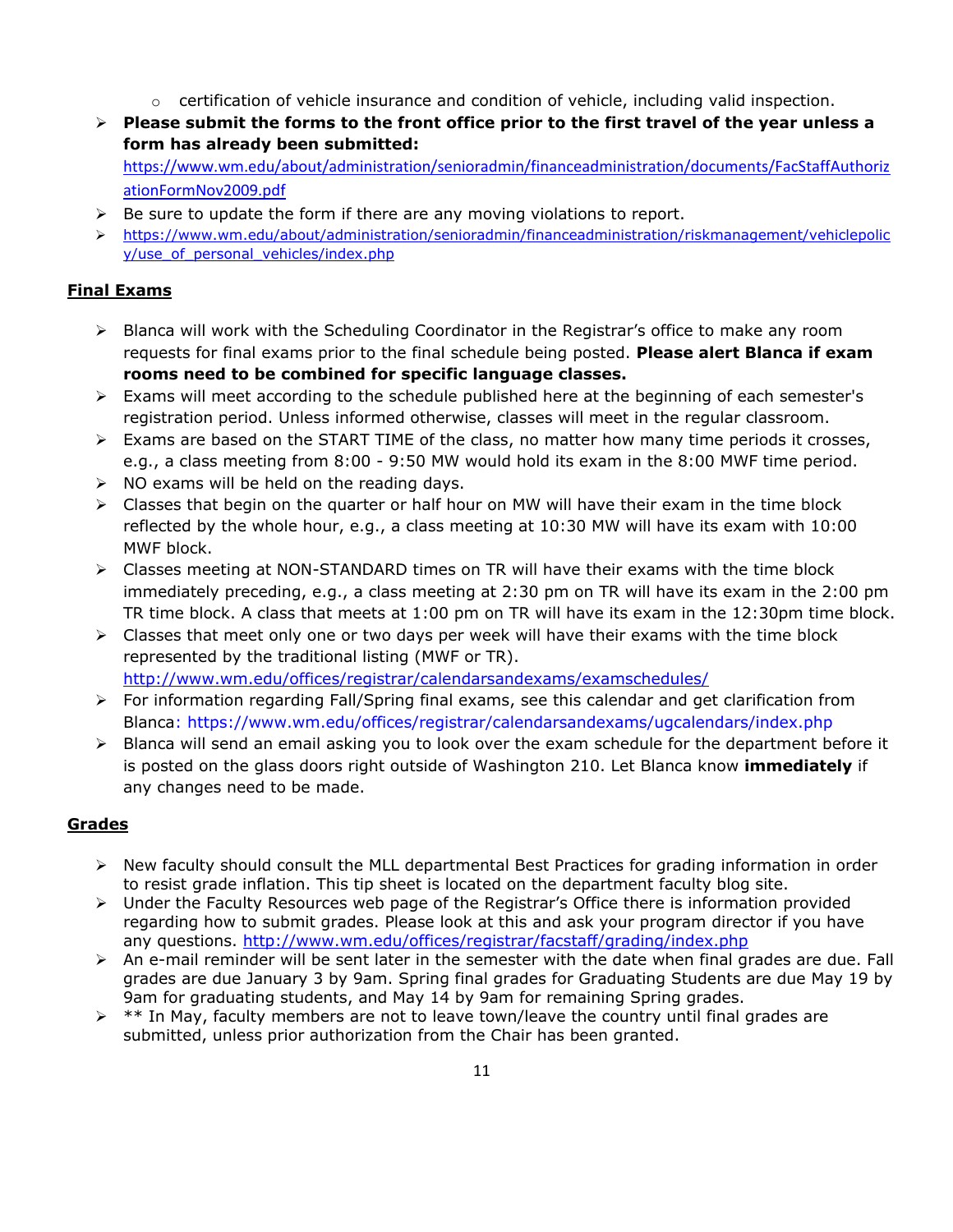## **Mailing and Address Information**

- ➢ All departmental business-related mailings should be brought to Washington 210 to be authorized and mailed. They cannot be taken to the WM post office by faculty for mailing unless they are being paid for personally.
- ➢ Please write your last name on the top of the return William and Mary address or on the back of the envelope.
- ➢ Appropriate business-related mailings are as follows:
	- o Thank You letters to department donors
	- o Reference letters for students
	- o Book manuscripts
	- o Personnel Committee mailings
- ➢ You may leave your personal letters to be mailed as long as they have stamps on them. Please note that they will not go to the Williamsburg Post Office until late in the afternoon and may miss being mailed until the next day. Please be vigilant about ensuring that you are not sending personal mail as "MLL Professional" mail. This funding takes away from travel funding and other funding that can be better spent.
- ➢ International shipments require a completed PS Form 2976 or PS Form 2976-A. The form can be found here: [https://cns.usps.com/cfo/ShippingInformationAction\\_input](https://cns.usps.com/cfo/ShippingInformationAction_input)
	- $\circ$  You do not need a customs form for either First-Class Mail International items or Priority Mail International Flat Rate Envelopes if they weigh less than 16 oz., are no more than 3/4" thick, and contain only documents.
- ➢ All USPS packages come to this address:

 College of William & Mary Department of Modern Languages & Literatures PO Box 8795 Williamsburg, VA 23187-8795 Attn:

➢ All UPS, FedEx and DHL packages must come to the shipping address below:

College of William & Mary

Department of Modern Languages & Literatures

241 Jamestown Rd. Attn: Washington Hall Room 210

Williamsburg, VA 23185

## **Meeting Minutes**

- $\triangleright$  If you are unable to make the Monthly Department Meeting, the minutes are posted on the MLL Blog site for you to read. All TE faculty, Lecturers and Senior Lecturers are required to attend (unless on leave, in class, or at another College Wide meeting). TE faculty class schedules are set to accommodate for this meeting.
- $\triangleright$  NTE faculty are encouraged to attend the department meeting as long as you do not have a class at the same time.
- $\triangleright$  You will receive an Outlook Calendar request alerting you to the meeting date and time.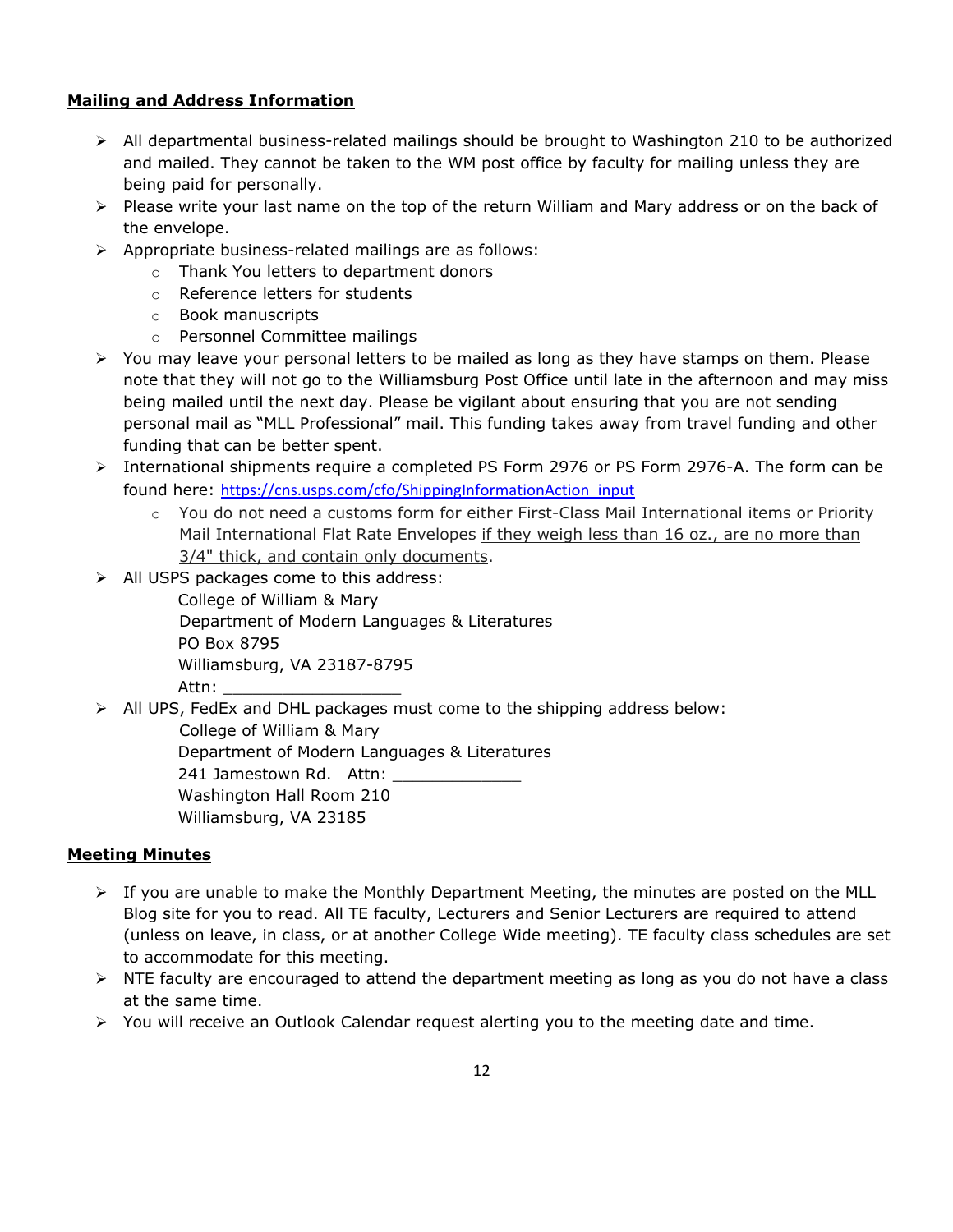#### **Procurement Policies**

- ➢ **As of July 1, 2014, Faculty may not purchase any books, DVDs, supplies, IT equipment, etc. personally and expect to be reimbursed with research/professional development funds. This is not allowable.**
- ➢ As stated on the university's updated (07/09/21) Cost Containment & Funding Guidance web page, Chairs … may approve [non-personnel expenditures] as mission critical provided funding is identified within available budget(s) and any additional funding source preapproval requirements are met. If you have a procurement request, please consult with the MLL Fiscal Coordinator and Chair. For additional information about applicable expense and funding policies currently in place, see [https://www.wm.edu/as/facultyresources/dept-prog](https://www.wm.edu/as/facultyresources/dept-prog-administration/cost-containment-funding/index.php)[administration/cost-containment-funding/index.php.](https://www.wm.edu/as/facultyresources/dept-prog-administration/cost-containment-funding/index.php)
- $\triangleright$  Faculty with professional development funds must make arrangements with the front office to make the purchase with the department credit card. A request needs to be sent via email with links to the items needed. Purchasing with "your" own credit card is prohibited.
- ➢ Amazon is the recommended online store only for books and DVDs. Please send an Amazon wish list, rather than individual links to the items. Computer equipment, camera equipment and other certain supplies must be purchased through procurement recommended vendor. Please send your request to Fiscal & Adminstrative Coordinator via email.
- $\triangleright$  If you need specific supplies that are not kept in the supply closets, and are needed for your research, then provide an email with the link to where you found the item online. We may buy the item elsewhere or through eVA, the Commonwealth of VA purchasing portal, to try to place orders where they are cheaper.
- $\triangleright$  IT equipment (computers & printers) and software/Apps must be approved by IT before orders are placed with faculty professional development funds. Please send information to front office to initiate the approval process. There are certain vendors that faculty must use now, like Dell and Apple. See the IT web site for more info.
- ➢ **No one may enter into any contracts on behalf of the College/Department except for the Chair.** The Department Chair is the only person with Signature Authority in MLL able to sign a contract on behalf of MLL. Any contract also must have the correct language so it needs to be reviewed by the Procurement office before we can sign it.

## **Program Planning**

- ➢ **Please notify the front office at least 3 months in advance (more is better), prior to beginning the process of planning an event with a potential lecturer**, so that you understand all that is necessary to plan and pay for an event. The front office will assist you with funding, hotel and travel reservations.
- $\triangleright$  An honorarium agreement and or contract will need to be completed if payment will be made to the guest lecturer.
- ➢ An **honorarium** is a one-time payment, made to an individual who is not an employee of William and Mary for a special and non-recurring activity or event. Honoraria are typically paid to persons of scholarly or professional standing with the intent of showing appreciation – no other expenses are covered.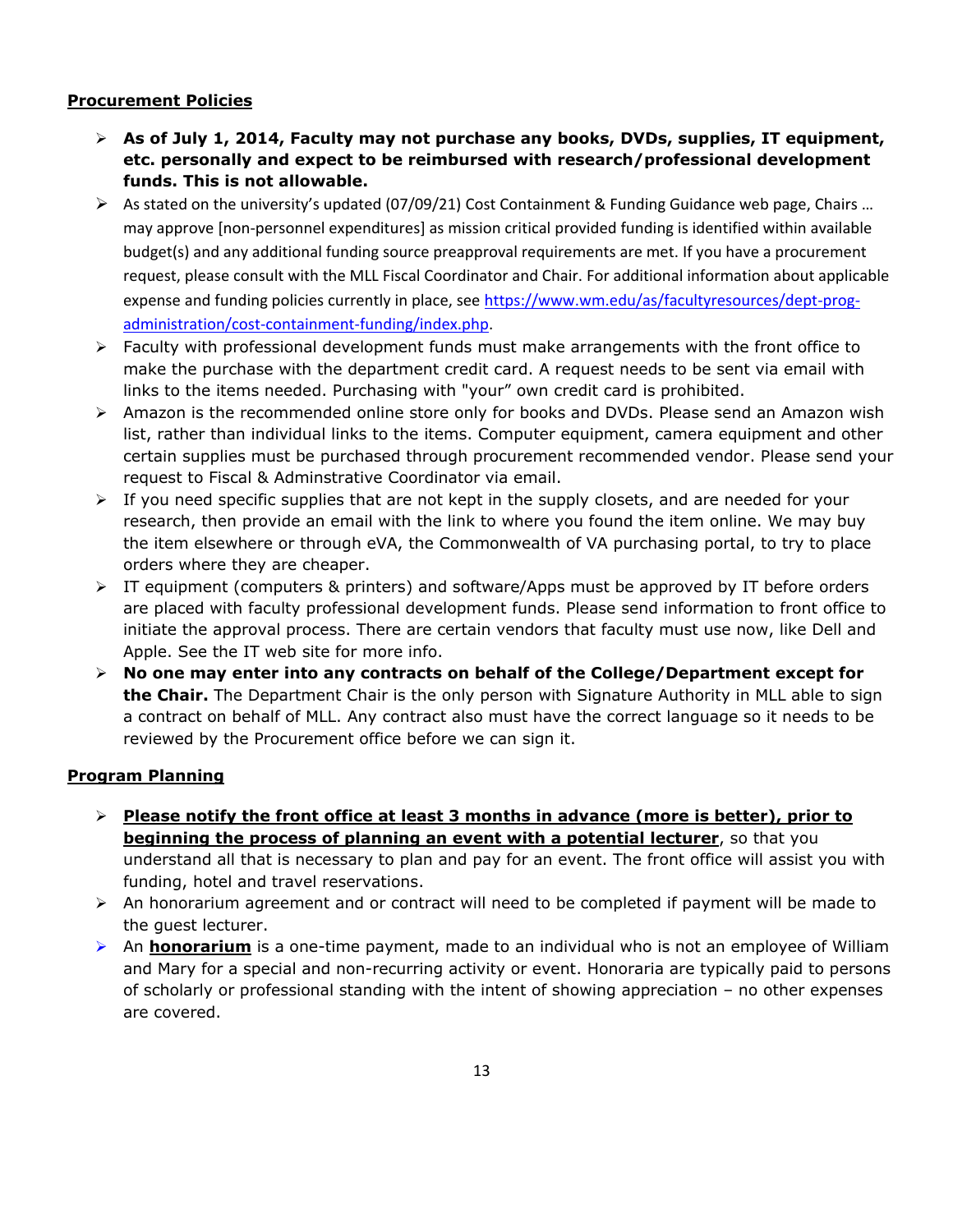- ➢ A **contract** typically includes special terms and conditions. The speaker addendum addresses these issues. This addendum contains standard contract terms and conditions that the university requires as an entity of the Commonwealth of Virginia.
- $\triangleright$  Please see the Program Planning form on the MLL Blog for more information. <http://mllfaculty.blogs.wm.edu/program-planning/>

#### **Room Reservation Requests**

- ➢ All reservations for room requests are made through the front office. Do not call the Registrar's Office or Scheduling Office directly. Blanca reserves rooms for Academic Activities through the Registrar's Office. Please contact Jinger if you need to reserve a room for a guest lecturer. If you need to reserve 304 or 315 for meetings, anyone in the main office can help you.
- ➢ Room requests **must** be made at least 24 hours in advance. Requests for the weekend must be received by the previous Thursday. Please plan accordingly.
- ➢ Send an e-mail Blanca with the following information:
	- o Subject: Room Request
	- o Contact Phone #
	- o Type of activity (review session, film, make-up test, etc.)
	- o Course Number and Section
	- o Day of the week, date, and time that you need a room
	- o Headcount
	- o The room you are requesting
	- o Alternate room possibilities

#### **Supplies**

- ➢ Bluebooks are available for Faculty to pick up to use for exams. Please do not send students to pick them up and especially do not send students one at a time. This causes a disturbance to the main office. Faculty may email Blanca at least 2-3 hours ahead of time to place these in your mailbox or office, whichever you prefer.
- $\triangleright$  General supplies are in the wooden cabinets in the main office, Washington 210. If you do not find what you need please ask the front office staff.

#### **Swem Library Reserves**

- $\triangleright$  Lists for reserve items to be pulled from the shelves at Swem Library should be submitted through their web form at https:[//swem.wm.edu/forms](https://swem.wm.edu/forms). If you have questions, contact the reserve coordinator at: [swresv@wm.edu.](mailto:swresv@wm.edu) They will be processed on a first come first serve basis within 5-7 days. Submit your list of reserve items *7 business days in advance of the first day of classes*.
- ➢ During the rest of the year, the Circulation Desk needs 2 weeks notice to reserve items for your classes. Questions or concerns, please contact [swresv@wm.edu.](mailto:swresv@wm.edu)
- ➢ For more information about Faculty Services at Swem go to this link: [https://swem.wm.edu/services/services-faculty.](https://swem.wm.edu/services/services-faculty)
- ➢ The Department Faculty Liaison with Swem is Brett Brehm. Please contact him a[t](mailto:%20brbrehm@wm.edu) [brbrehm@wm.edu](mailto:%20brbrehm@wm.edu) with any suggestions for Swem collection development. The department does have a budget to spend each year for acquisition of books that will be used in your classes.
- ➢ If you have questions, our Faculty Liaison at Swem is Paul Showalter [phshow@wm.edu](mailto:phshow@wm.edu) 221-3071.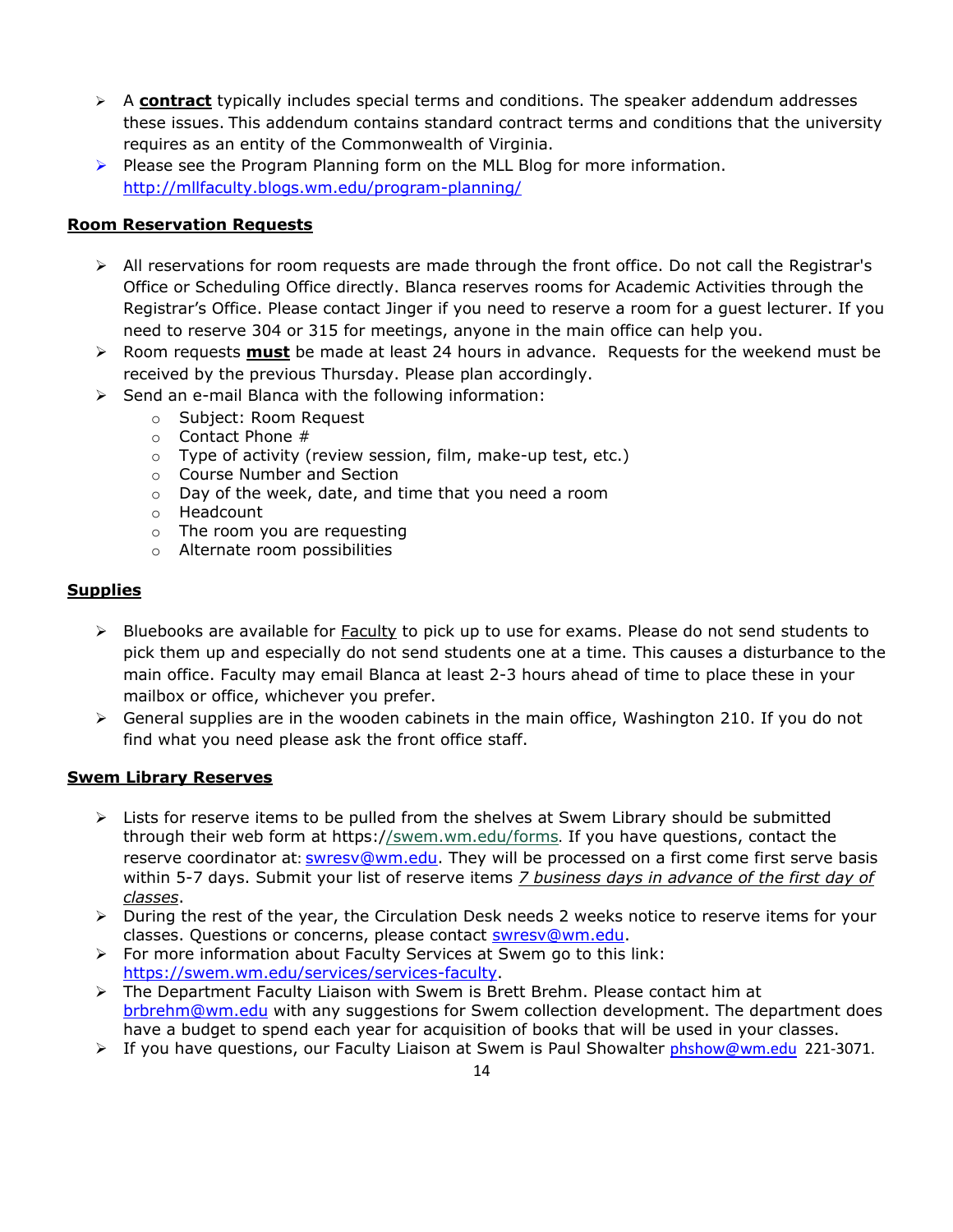## **Travel Reminders**

- ➢ University-related travel (incl. conferences) is no longer suspended. Effective 06/21/21, William & Mary returned to its pre-pandemic travel policy for official university travel with key caveats, including a number of rules that apply to unvaccinated employees who travel overnight on official university business. Please refer to the following web page for additional details: [https://www.wm.edu/offices/financialoperations/travel/announcements/travel-reinstated-to-pre](https://www.wm.edu/offices/financialoperations/travel/announcements/travel-reinstated-to-pre-pandemic-travel-policy.php)[pandemic-travel-policy.php.](https://www.wm.edu/offices/financialoperations/travel/announcements/travel-reinstated-to-pre-pandemic-travel-policy.php)
- ➢ TE faculty- Travel authorizations (TA) **must be completed prior** to travel.
- $\triangleright$  TE faculty- Once the Chrome River TA is submitted, please make arrangements in ADVANCE with the front office to use the department credit card (using your individual professional development funds) to pay for approved conference registrations, organization memberships and airfare.
- $\triangleright$  TE Faculty- When arranging for approved airfare and the airport that you leave and come back to is not Richmond, Newport News or Norfolk; a cost benefit analysis will have to be conducted by you prior to seeing office staff. The Travel Manager in Accounts Payable requires proof that this will save money and be the cheapest way to go including mileage, parking, tolls, etc. If in doubt, inquire at front office with details to see if this alternate applies to you.
- ➢ NTE Faculty that have been here for at least 3 years qualify for the Kranbuehl Travel Award: \$2500 is available for over a 3-year period. Information about this award will be provided to those who qualify. Faculty can submit requests for support to the Executive Committee on a rolling basis. Once your submission is approved, you will receive an email with instructions.
- $\triangleright$  The MLL faculty blog has a list of resources for faculty to locate funds for research and conference travel.
- ➢ All reimbursements are processed through Chrome River and are paid via direct deposit. The same checking account your payroll is sent to is the account the travel reimbursement will be sent.

## **Van Safety Training**

- $\triangleright$  If you would like to reserve a W&M van to use for student related activities you must complete Van Safety Training, which is hosted by Campus Police. Please contact Kristen Fagan for details. She will email you the form to complete and let you know the schedule for classes. Sessions may be posted in the WM Digest, but you must have completed the form and provided your driving record at least 4 weeks ahead of class.
- $\triangleright$  Please consult the front office for more information about this and the Index to charge.
- $\triangleright$  If you would like to reserve a W&M Van the form is here: [https://docs.google.com/forms/d/184l0PAGg3jTCBSwa5Gpp-\\_LJiRPY7WvkLq8EJytDp\\_I/viewform](https://docs.google.com/forms/d/184l0PAGg3jTCBSwa5Gpp-_LJiRPY7WvkLq8EJytDp_I/viewform)

# Calendar of Events

## **UNDERGRADUATE ACADEMIC CALENDAR 2021-2022 as originally published**

#### **2021 Fall Semester**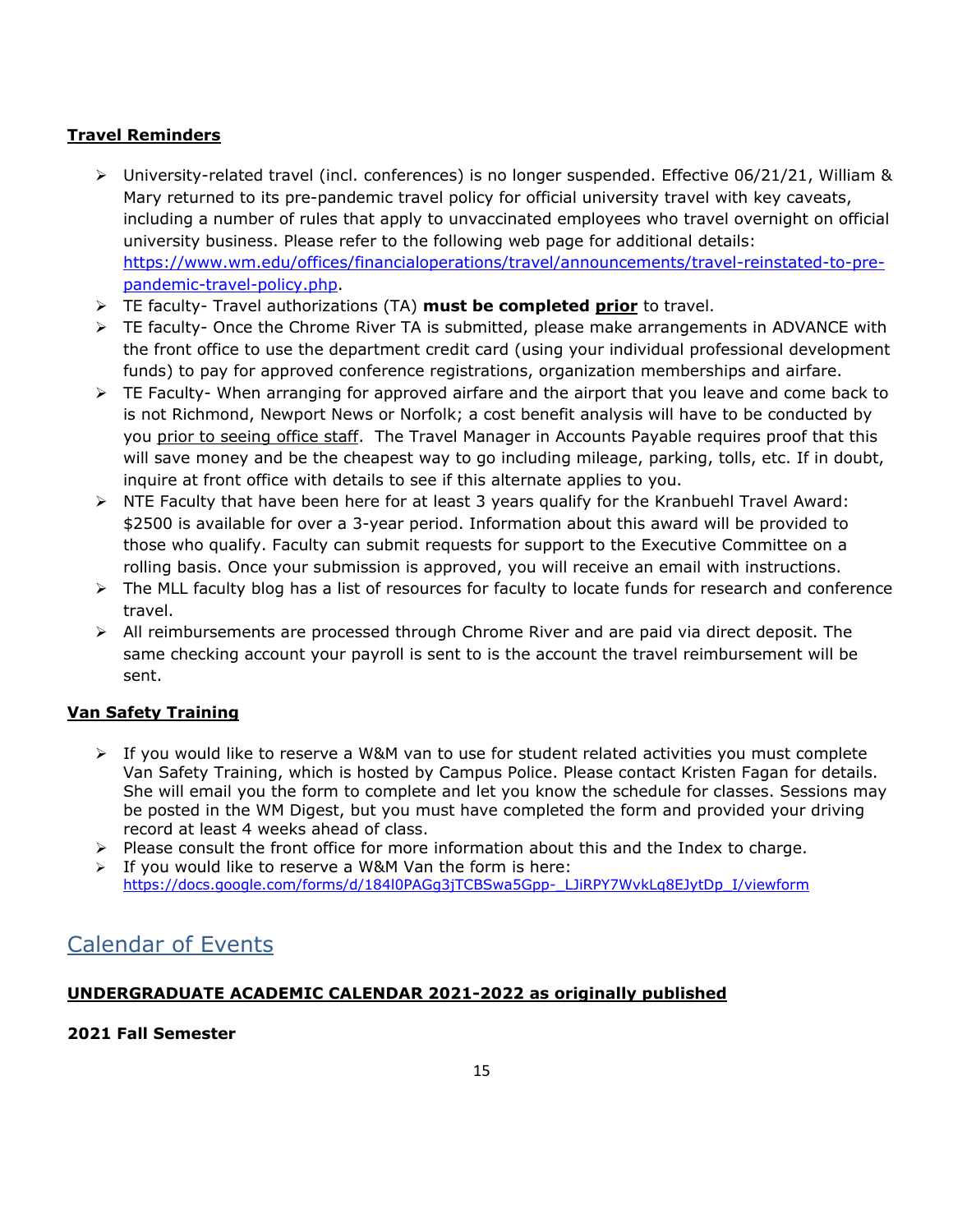August TBD Orientation September 1 Classes begin (Wednesday) October 16-19 Fall Break (Saturday-Tuesday) November 24-28 Thanksgiving holiday (Wednesday-Sunday) December 10 Last day of classes (Friday) December 11-12 Reading period (Saturday-Sunday) December 13-17 Exams (Monday-Friday) December 18-19 Reading period (Saturday-Sunday) December 20-21 Exams (Monday-Tuesday)

#### **2022 Spring Semester**

January TBD Orientation January 26 Classes begin (Wednesday) March12-20 Spring Break (Saturday-Sunday) May 6 Last day of classes (Friday) May 7-8 Reading period (Saturday-Sunday) May 9-13 Exams (Monday-Friday) May 14-15 Reading period (Saturday-Sunday) May 16-17 Exams (Monday-Tuesday) May 20-22 Commencement (Friday-Sunday)

#### **Summer Session**

May 31-July 1 Session I (Tuesday-Friday) July 5- August 5 Session II (Tuesday-Friday)

**MLL Faculty meetings Fall 2021**

**August 18, 3:30-5:00 PM (Wednesday, on Zoom)**

**September 9, 3:30-5:00 PM (Thursday, in person)**

**October 7, 3:30-5:00 PM (Thursday, in person)**

**November 4, 3:30-5:00 PM (Thursday, in person)**

**December 15, 12:00-1:30 PM (Wednesday, in person)**

Spring 2020 - TBD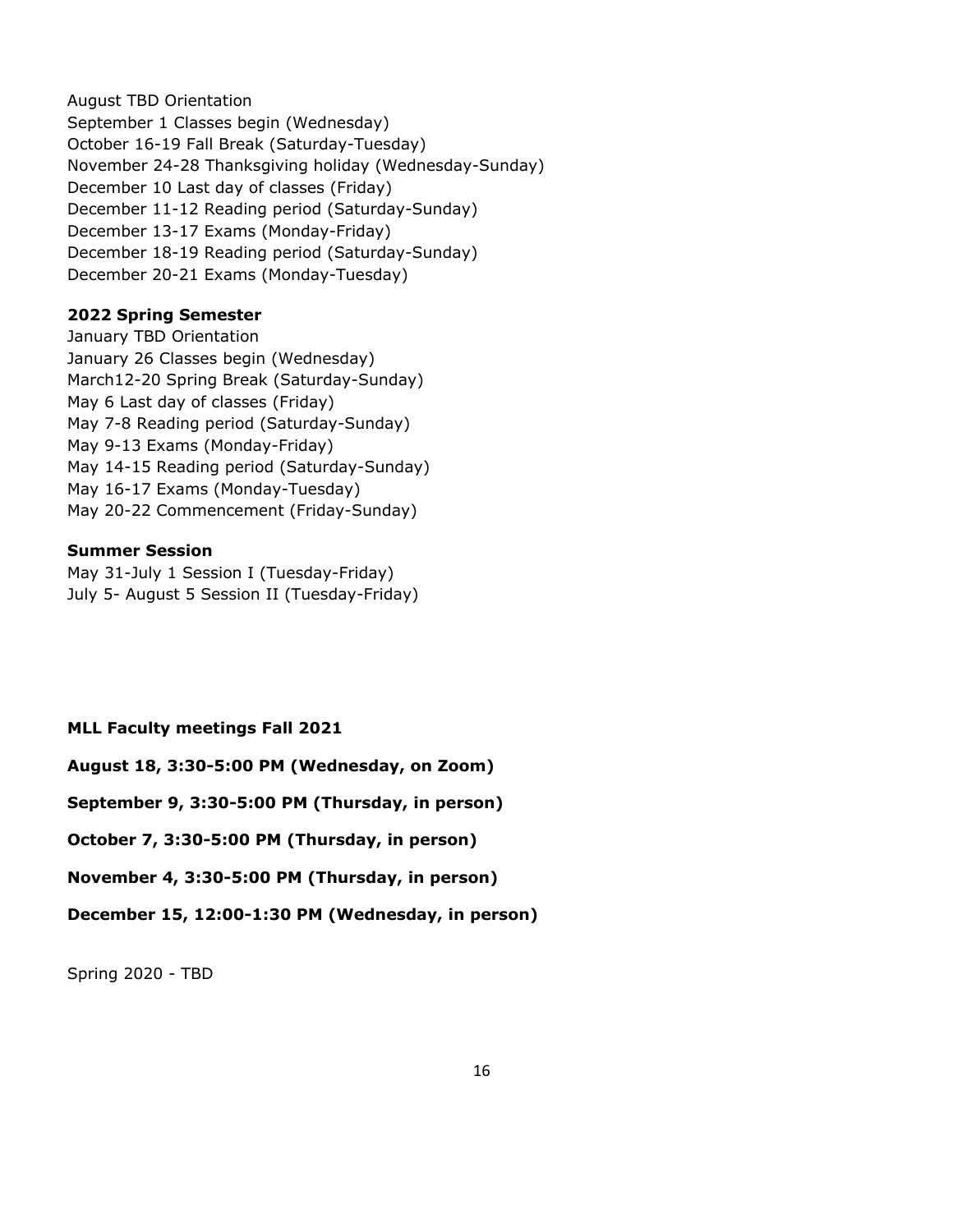# **Addendum**

#### **Modern Languages and Literatures Best Practices**

## **[\*last updated: April 27, 2021]**

This document offers guidelines for teaching in the MLL department and provides recommendations for advising, grading, syllabi and teaching-related activities. Consult your Program Director for practices specific to your Program. Consult the "[Resources for Teaching and Research in MLL](https://blackboard.wm.edu/webapps/portal/frameset.jsp?tab_tab_group_id=_2_1&url=%2Fwebapps%2Fblackboard%2Fexecute%2Flauncher%3Ftype%3DCourse%26id%3D_3780_1%26url%3D)" site on Blackboard and the "[Teaching](http://mllfaculty.blogs.wm.edu/?page_id=8200)" tab on the MLL faculty blog for examples of syllabi, grading rubrics, writing practices, policies on TAs and graders, etc.

#### **Practices for Teaching:**

- 1) Aim to use the target language as much as possible in class, unless the nature of the course presupposes the use of English.
- 2) In order to resist grade inflation:
	- a. aim for no more than 30-40% of the grades to be in the A & A- range. This is calculated as an average of all your classes over a 3-year period.
	- b. aim to keep participation to 10% 15% of the total class grade
	- c. aim to keep ungraded assignments (graded done or not done) to a maximum of 5-10% of the total class grade
- 3) Participation: it may be helpful to keep in mind the following
	- a. Have a rubric for grading participation
	- b. Provide feedback to students
	- c. Discuss the meaning of and expectations for participation in class
	- d. Create assignments and opportunities for students to participate
	- e. Provide more than one way for students to participate
	- f. Participation can include activities outside class: film screenings, language house, etc.
- 4) Attendance policies. Have a clearly stated attendance policy on your syllabus. Failure to attend more than a specified number of classes can be factored into the final course grade, provided you state this on your syllabus.
- 5) Do not let students take or audit a course for which they do not have the required prerequisites. This practice serves the students in two ways: (a) by ensuring that they don't register for courses beyond their abilities, and (b) it respects the other students in class who have completed the approved course prerequisites.
- 6) Prepare in-class activities that encourage full participation.
- 7) Aim to return assignments within a two-week time frame.
- 8) Have a variety of methods of evaluating students.
- 9) Have grading rubrics for assignments (papers, presentations, etc).
- 10)Design your syllabus so you are able to return some graded assignments to students before the withdrawal deadline.
- 11)Do not use the same final exam year to year. Add in new material to discourage cheating.
- 12) Proctor your exams.

#### **Material for syllabi:**

#### **Model Language on the Honor Code:**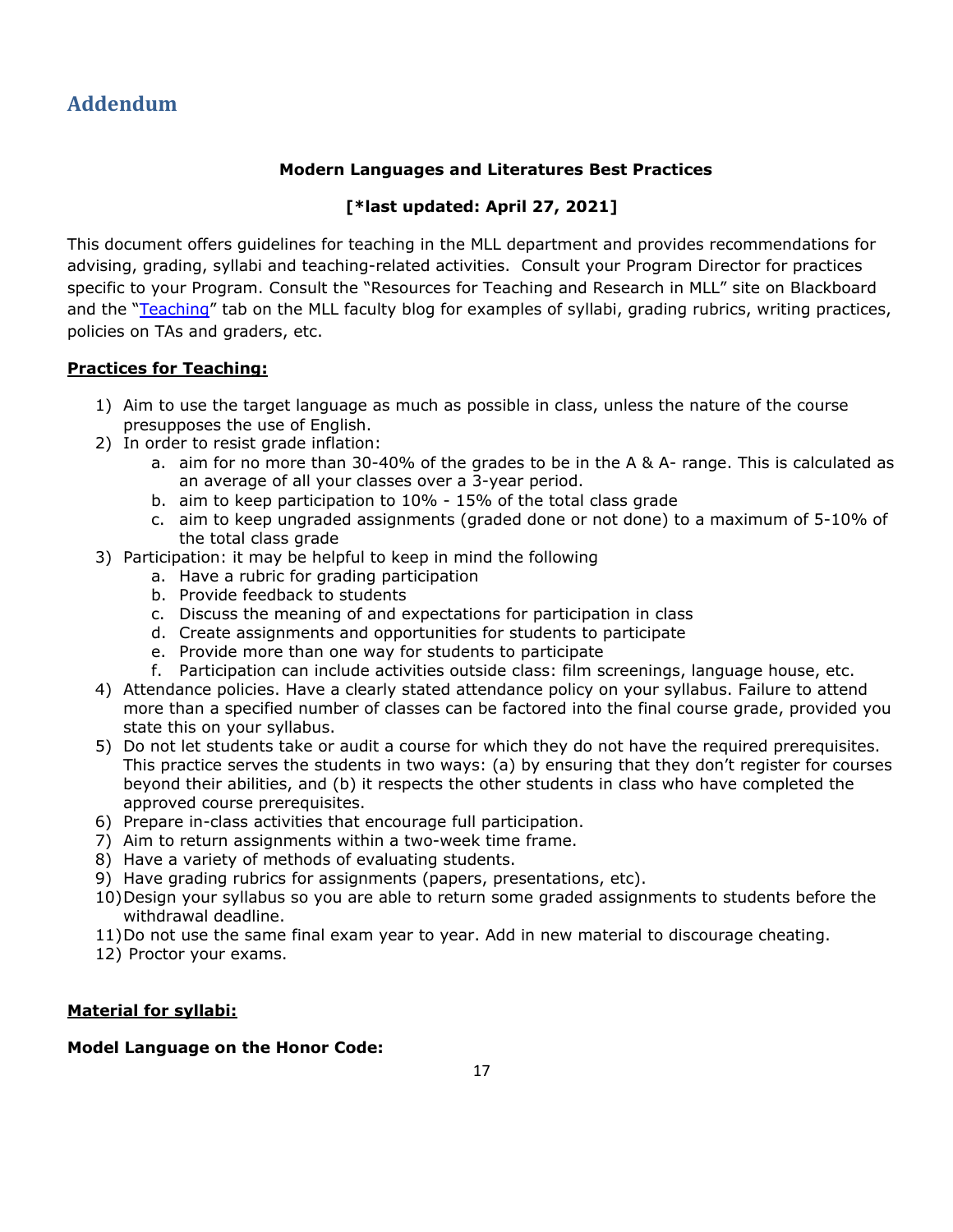[N.B.: The Dean of Students periodically updates this language and will send out reminders in the Digest at the beginning of the AY.]

The W&M Honor Code is in effect for this class. You are expected to abide by its rules. You are required to do all work individually unless otherwise specified by the professor. Student work will be submitted through an antiplagiarism site called *SafeAssign*. If you have any questions regarding what constitutes plagiarism, see the instructor and also consult the Honor Code:

<http://www.wm.edu/offices/deanofstudents/services/studentconduct/honorcode/index.php>

#### **Translation Software:**

The use of translation software is not allowed in this class unless given prior approval of the instructor.

#### **For placement in 101-202 language classes:**

See<https://www.wm.edu/as/modernlanguages/undergraduate/placement/index.php>

#### **Student Accessibility Services:**

[N.B.: SAS periodically updates this language and will send out reminders in the Digest at the beginning of the AY.]

William & Mary accommodates students with disabilities in accordance with federal laws and university policy. Any student who feels they may need an accommodation based on the impact of a learning, psychiatric, physical, or chronic health diagnosis should contact Student Accessibility Services staff at 757-221-2512 or at [sas@wm.edu](mailto:sas@wm.edu) to determine if accommodations are warranted and to obtain an official letter of accommodation. For more information, please see [www.wm.edu/sas](http://www.wm.edu/sas)

#### **Statement on summer language classes:**

In summer sessions we necessarily condense one semester of more than sixty days into only twentyfour; this is nearly three times the rate of language courses in the regular fall/spring semesters. The schedule of this course cannot be altered, and flexible deadlines cannot be accommodated within this format, so some students may wish to consider taking this course in the usual course sequence rather than in the summer.

#### **Land and Slavery Acknowledgment:**

[Following the department's April 2020 meeting, faculty voted to include the following language in all our syllabi:]

William & Mary occupies the ancestral lands of the Powhatan people. In 1677, near our historic campus, the Pamunkey leader, Cockacoeske, negotiated Articles of Peace, with England, on behalf of several indigenous tribes. We acknowledge the Native youths who attended the Brafferton Indian School in the eighteenth century. At present we acknowledge and honor Virginia's seven federally recognized tribes and the Commonwealth's four state-recognized tribes. William & Mary acknowledges that it owned and